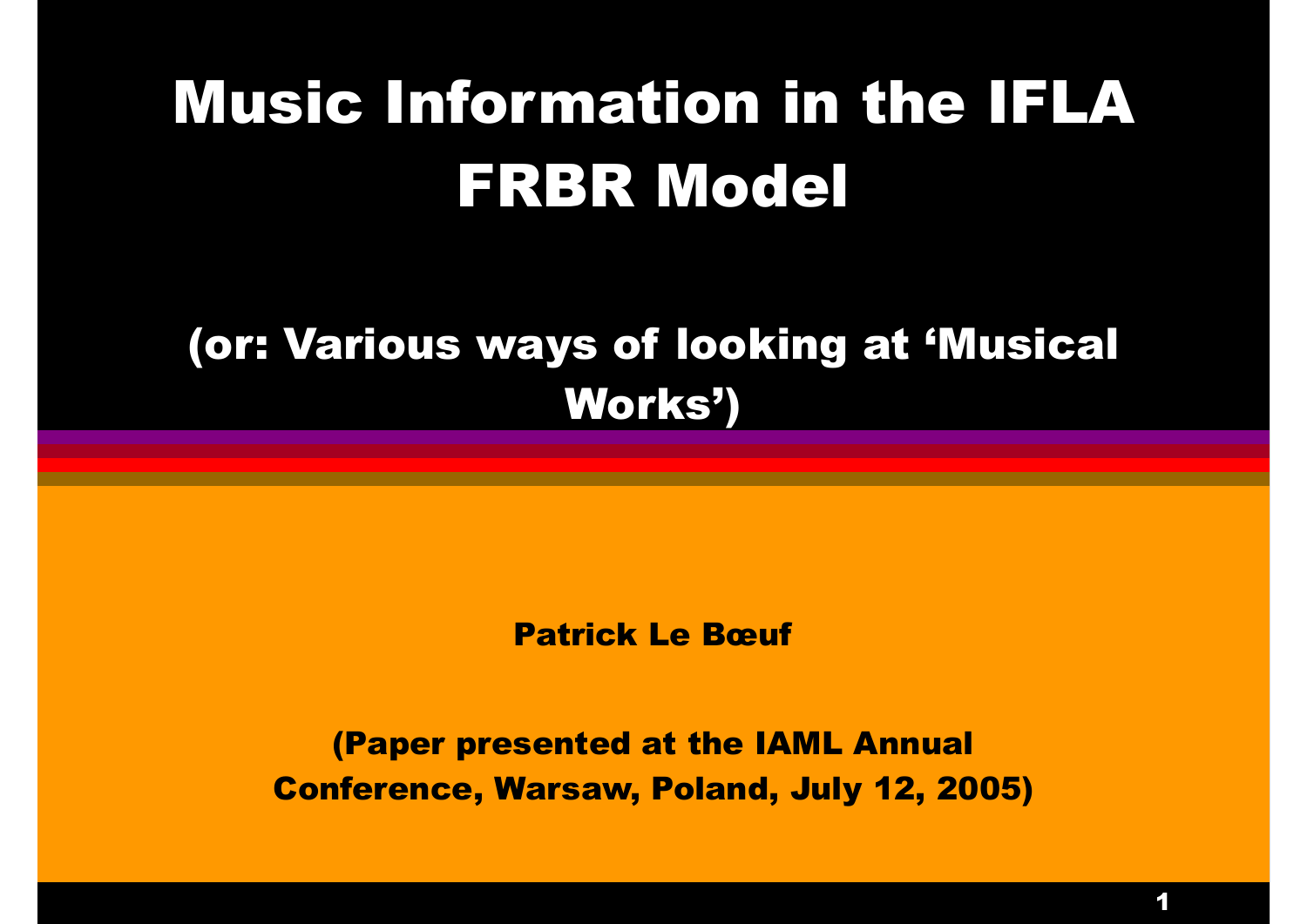

"Responsibility" relationships between Group 1 & Group 2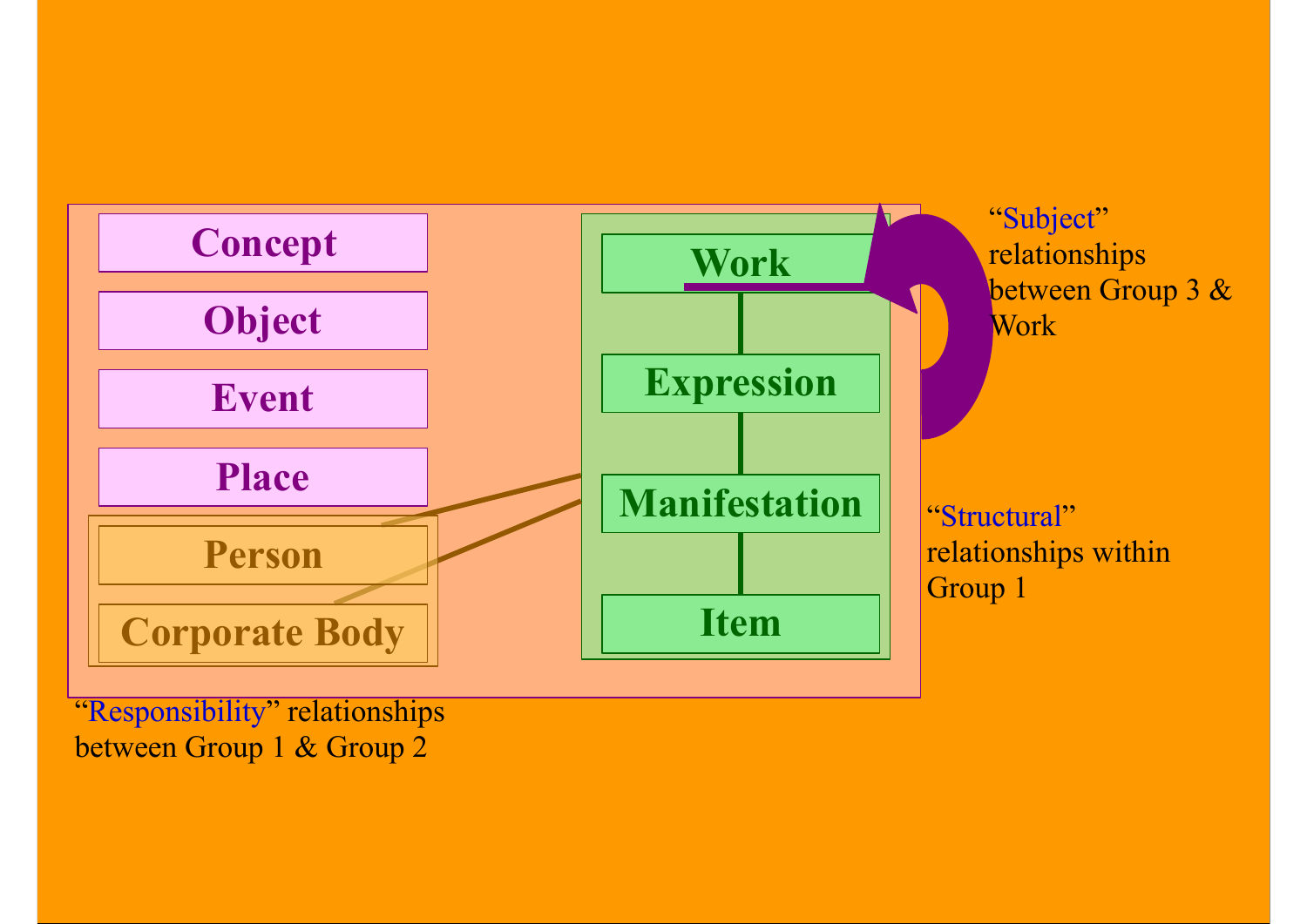#### intellectual relationship

#### Whole / Part

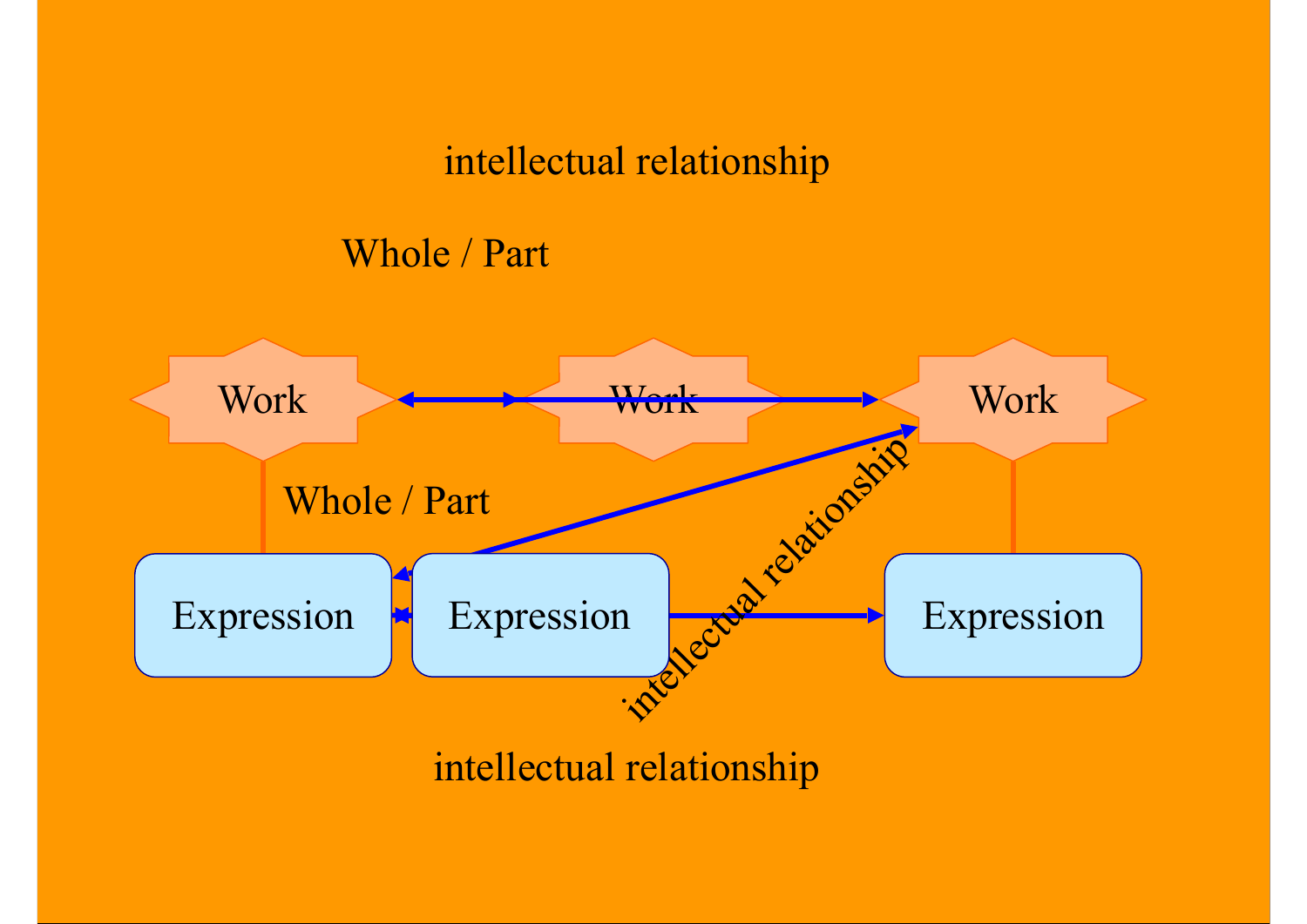# Is the whole stuff really new??

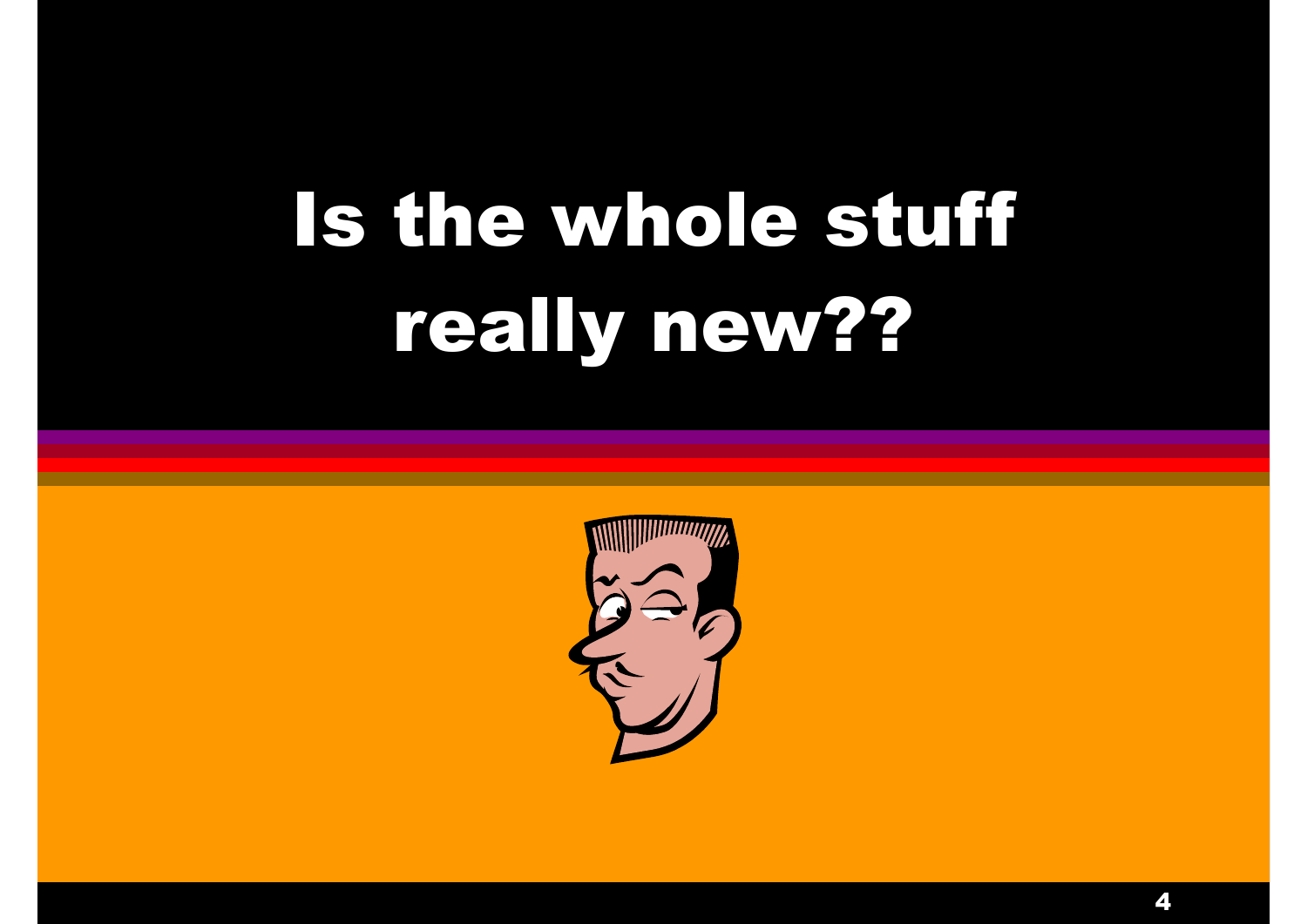## FRBR: A Novelty??…

**E... Not really, even in a general context: 21) By definition** 

 FRBR = based on ISBDs, GARR… **22) By virtue of (now forgotten) practices** 

 19th c. catalogues = perfect FRBR-compliant catalogues!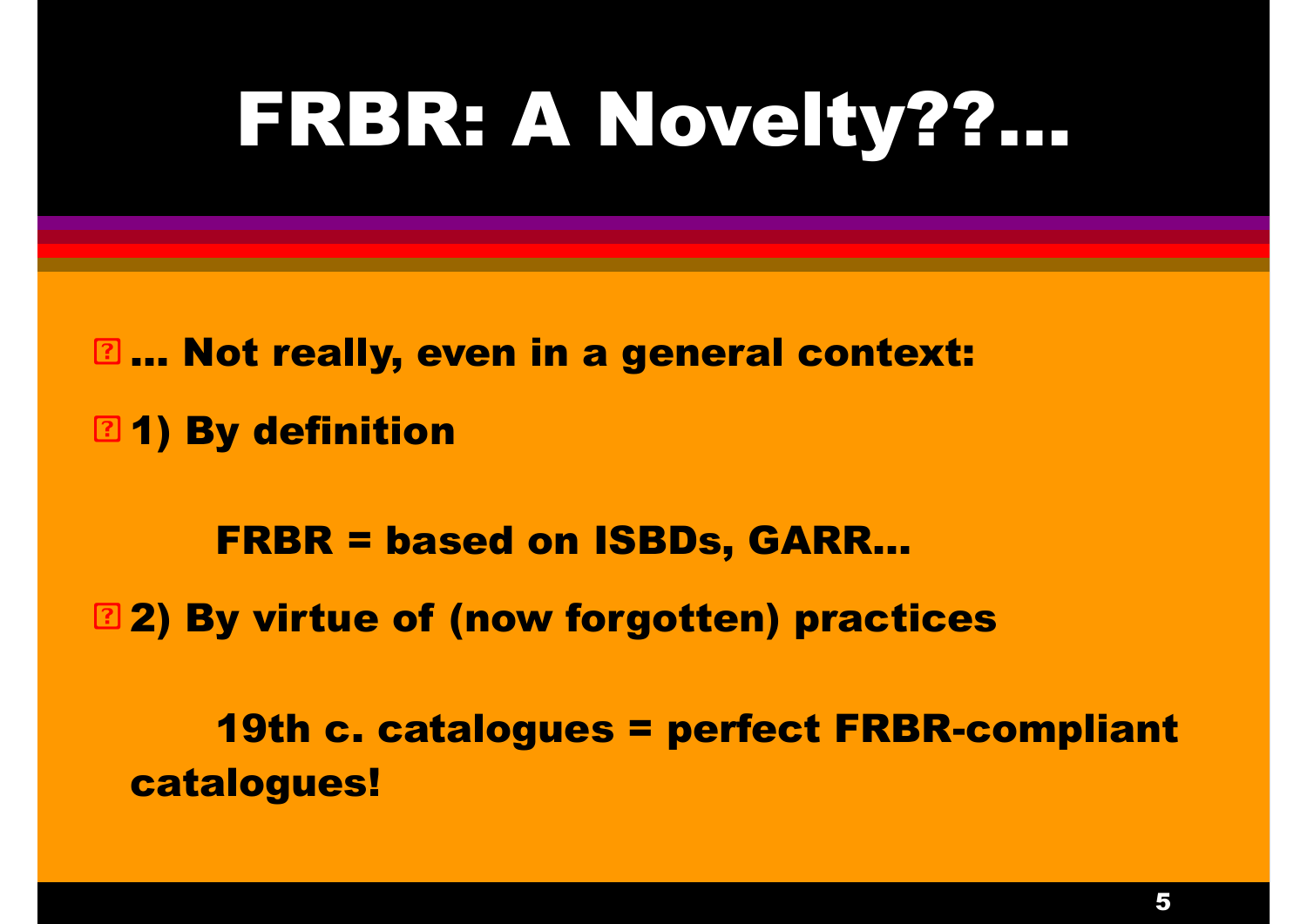## FRBR: A Novelty??…

#### **Even less so in music libraries:**

#### **ENusic cataloguers know:**

- How to dig works our of publications
- How to differentiate a specific "state of the work" from the work's "ideal state"
- How to help users be aware of that distinction

**Ellniform titles for music = good prep for** the FRBR approach!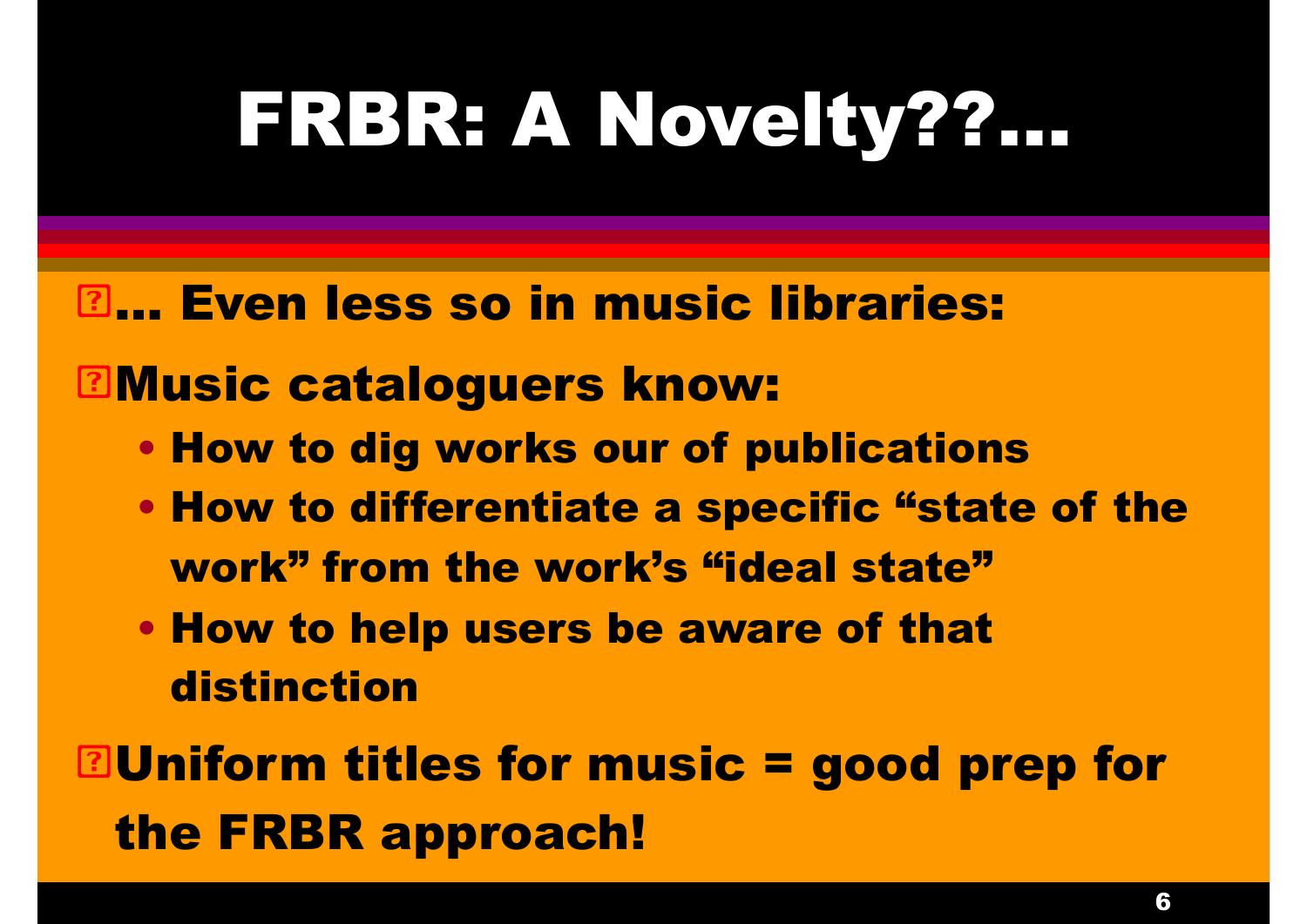### Music cataloguers and FRBR

### **Elnterested and skeptical at the same** time:

- Confirmation of their own intuitions
- But how to improve catalogues?
- Where is the crucial distinction between notation and performance?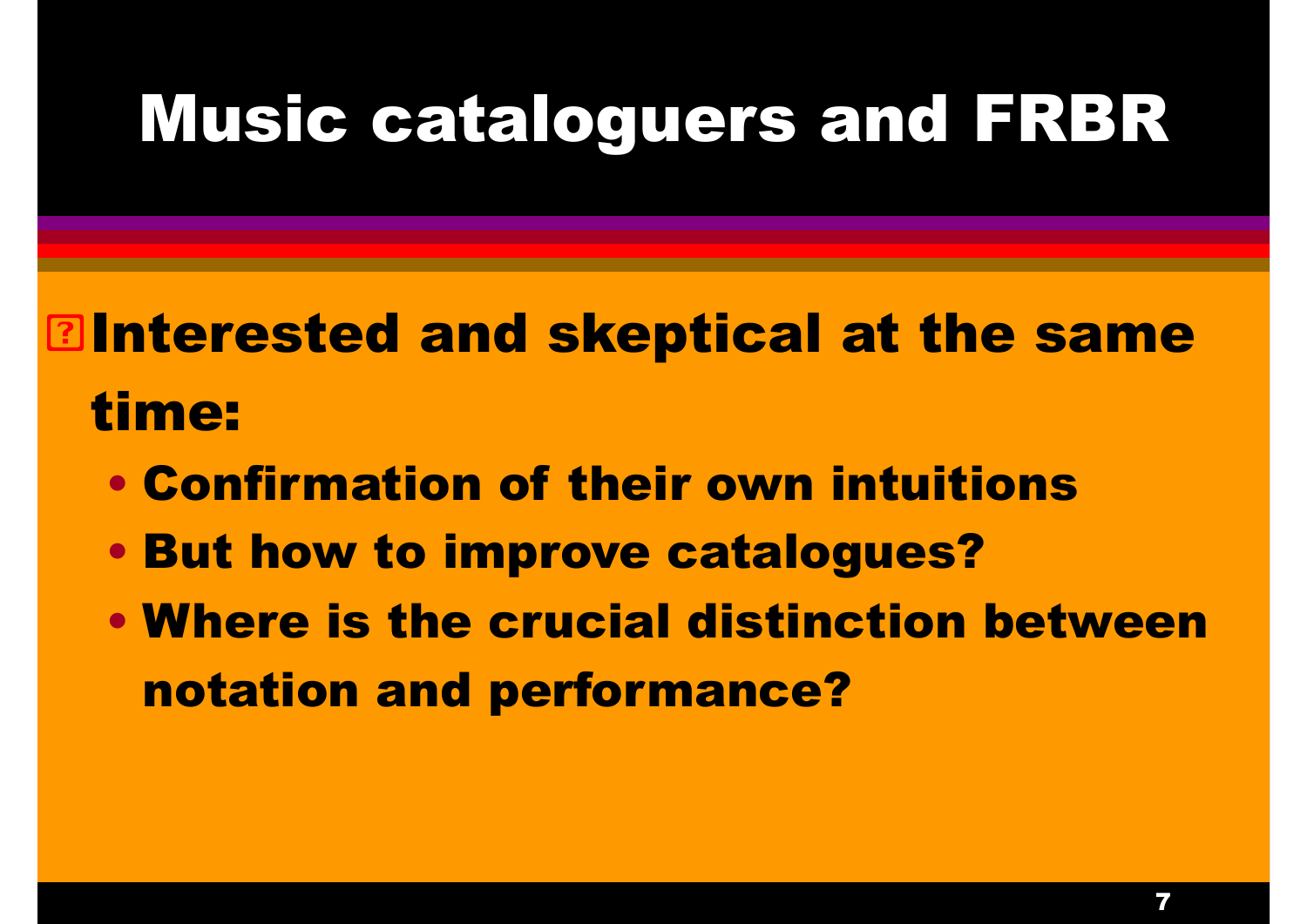# Work/Expression: a stormy relationship

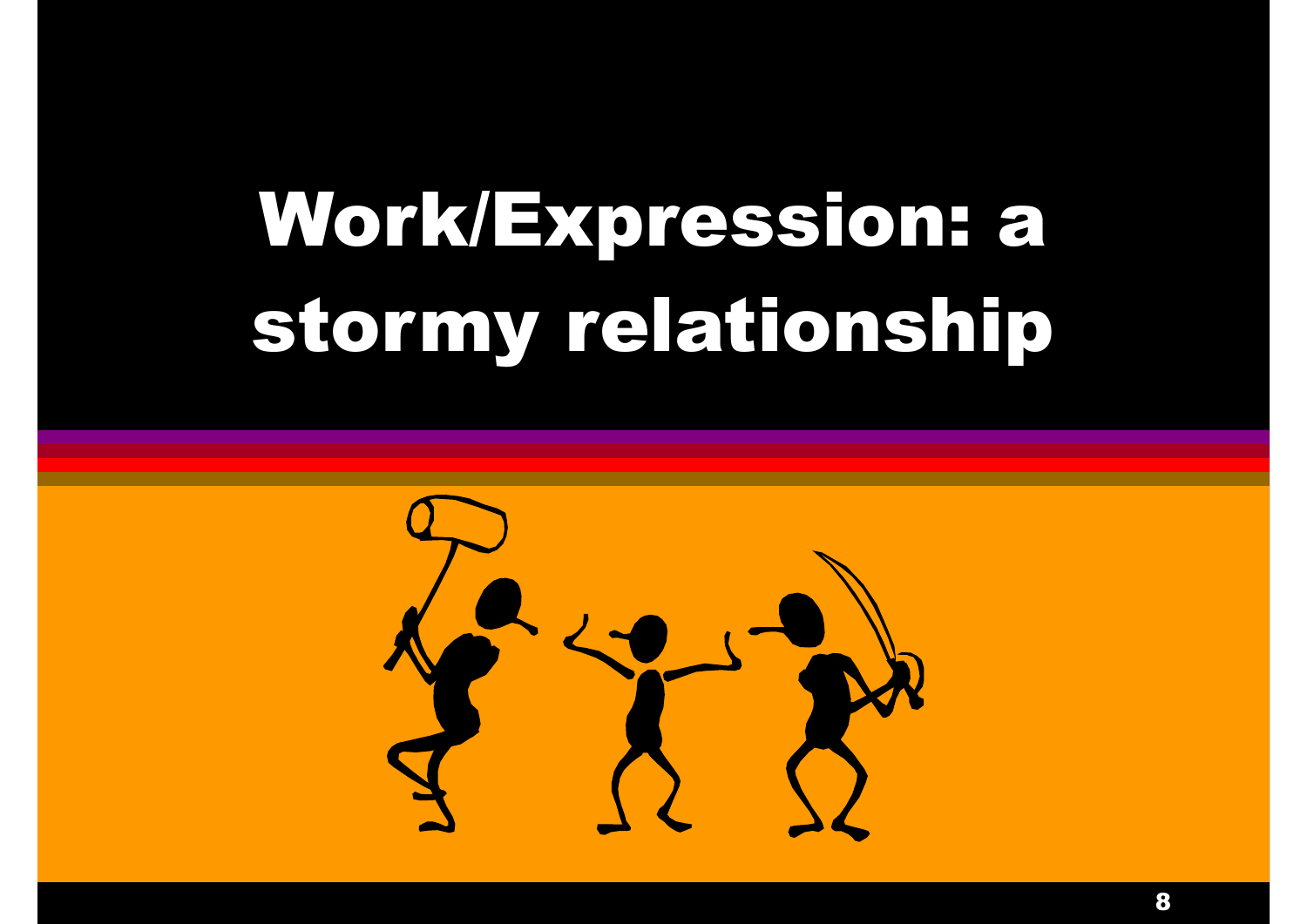## Hovering above the text…

#### Work definition in FRBR:

- "a distinct intellectual or artistic creation" • so is an Expression, ain't it?
- an abstract notion to be grasped in "the commonality of content between and among expressions"
	- so it takes at least 2 Expressions to grasp 1 Work?
- => Not very helpful definitions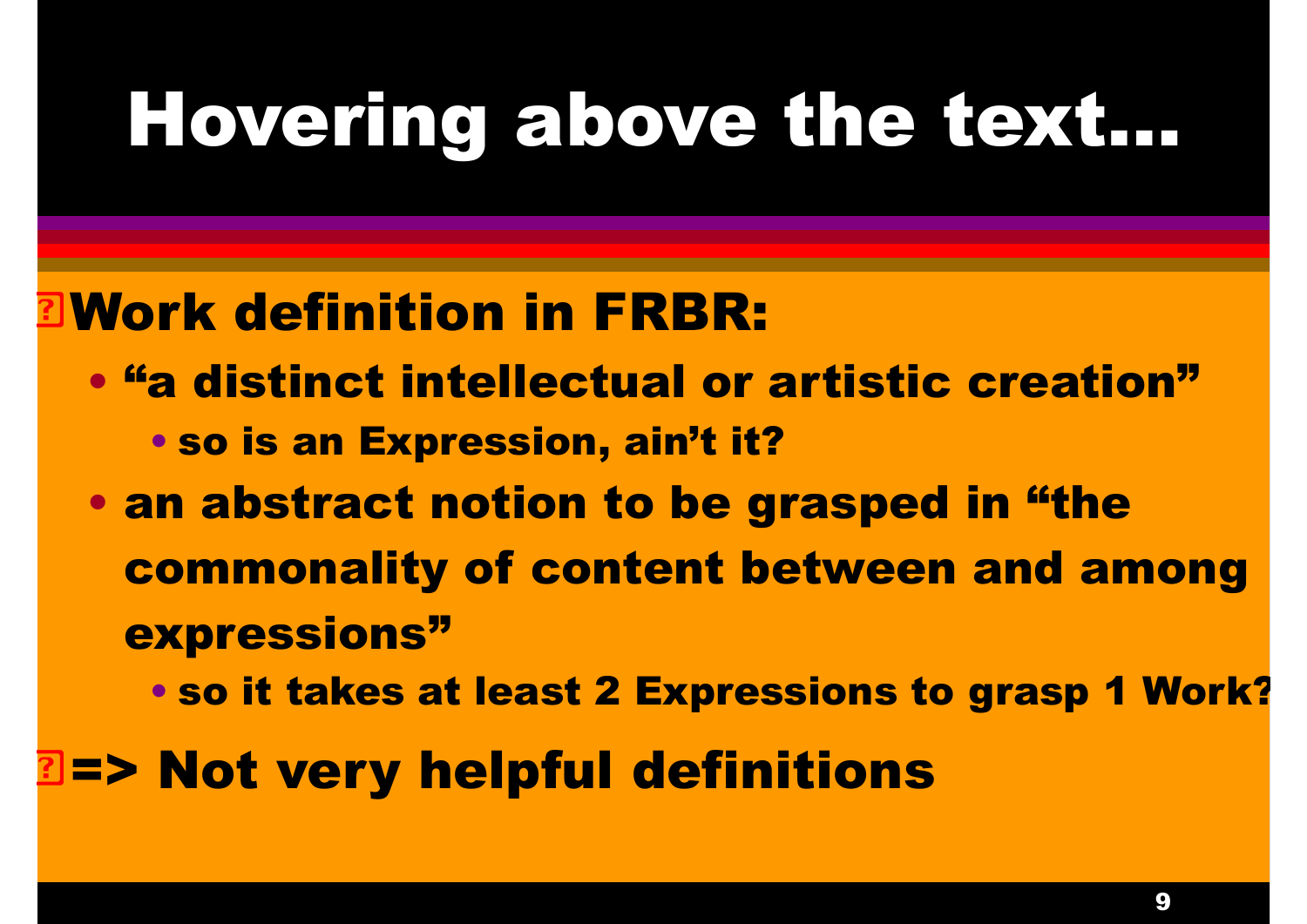## Hovering above the text…

**EWhat do music philosophers say** about "musical works"? **BDoes it match the FRBR** concepts? **EDoes it match the underlying** concepts of cataloguing pra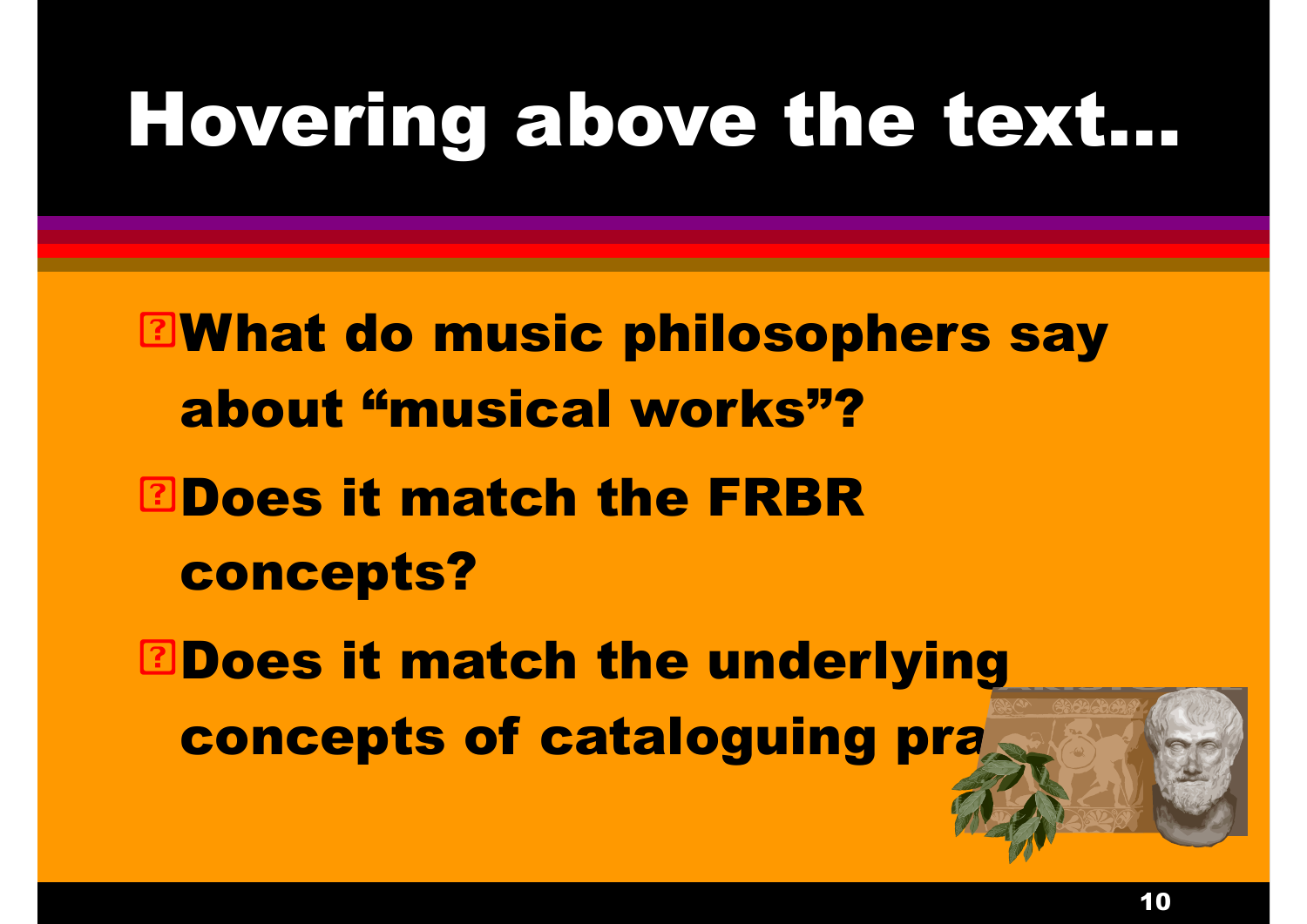### 5 logical possibilities:

- Musical work = non-existent; just a name
- Musical work = a concrete particular
- Musical work = a universal
- Musical work = an abstract particular & a type
- Musical work = just an abstract particular

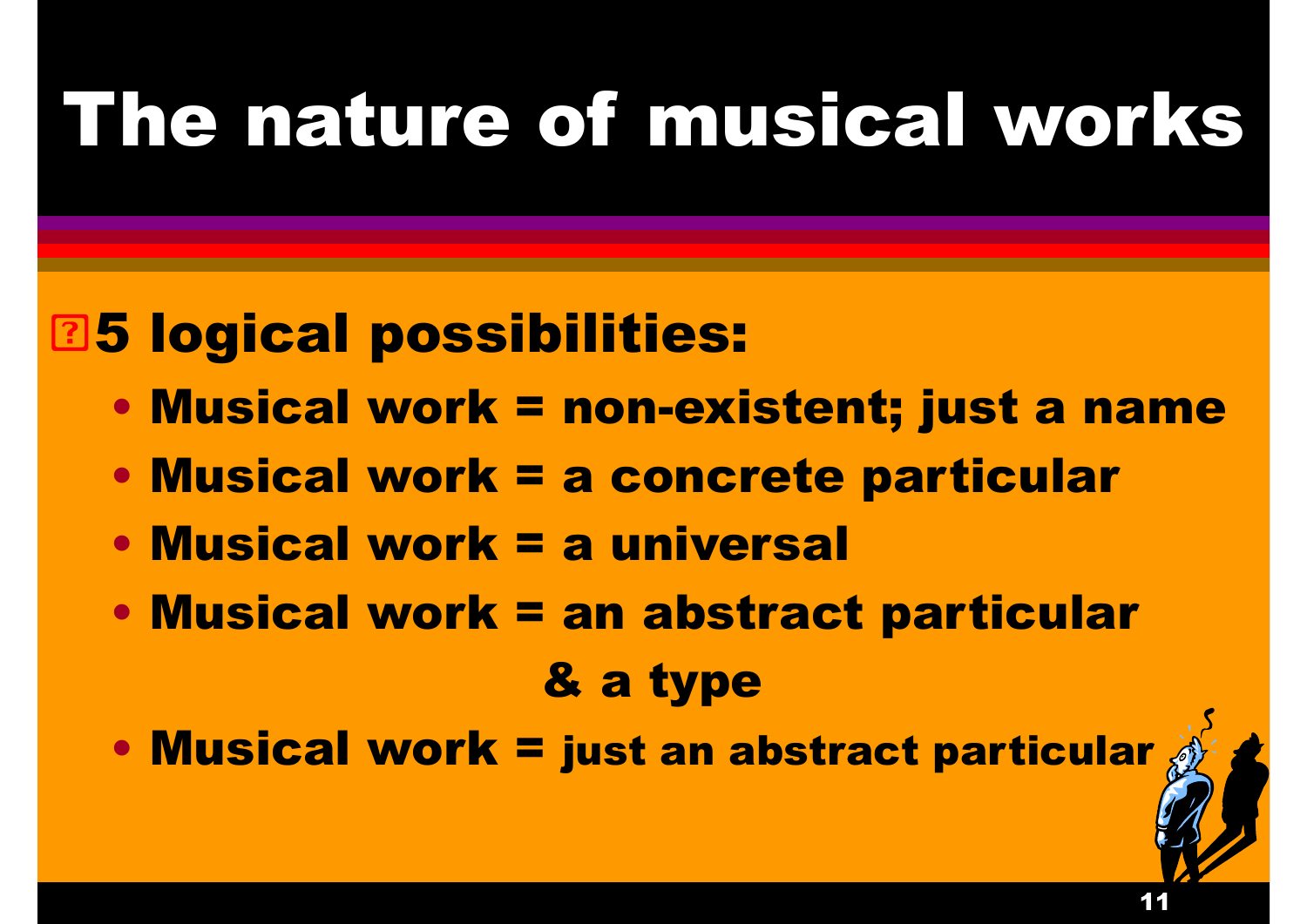- **Elmplicit position endorsed in FRBR:** Musical work = an abstract particular
- Position shared by Richard Smiraglia
	- "A work" = cultural sign
	- "A work" = both mutable and immutable
	- "A work" = "a signifying, concrete set of ideational conceptions that finds realization through semantic or symbolic expression" (Richard Smiraglia)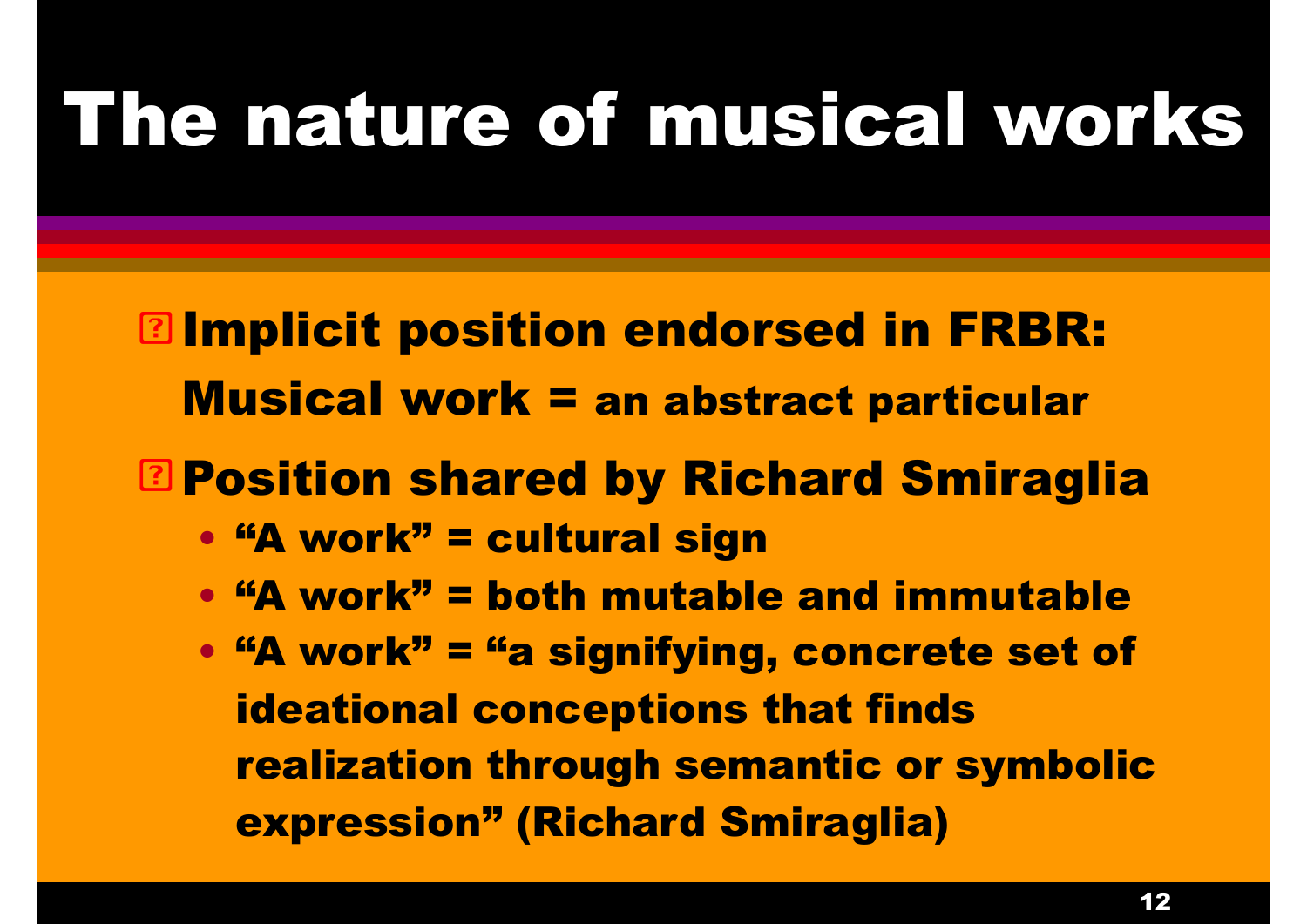- **Eln current cataloguing practice: E** "Piano music. Selections" "Don Giovanni. Selections; arr." **Elf they are "works", then "works" should be** viewed merely as "convenient names", with no other reality = Works?
- **East Position implicitly endorsed in practice (?):** Musical work = non-existent, just a name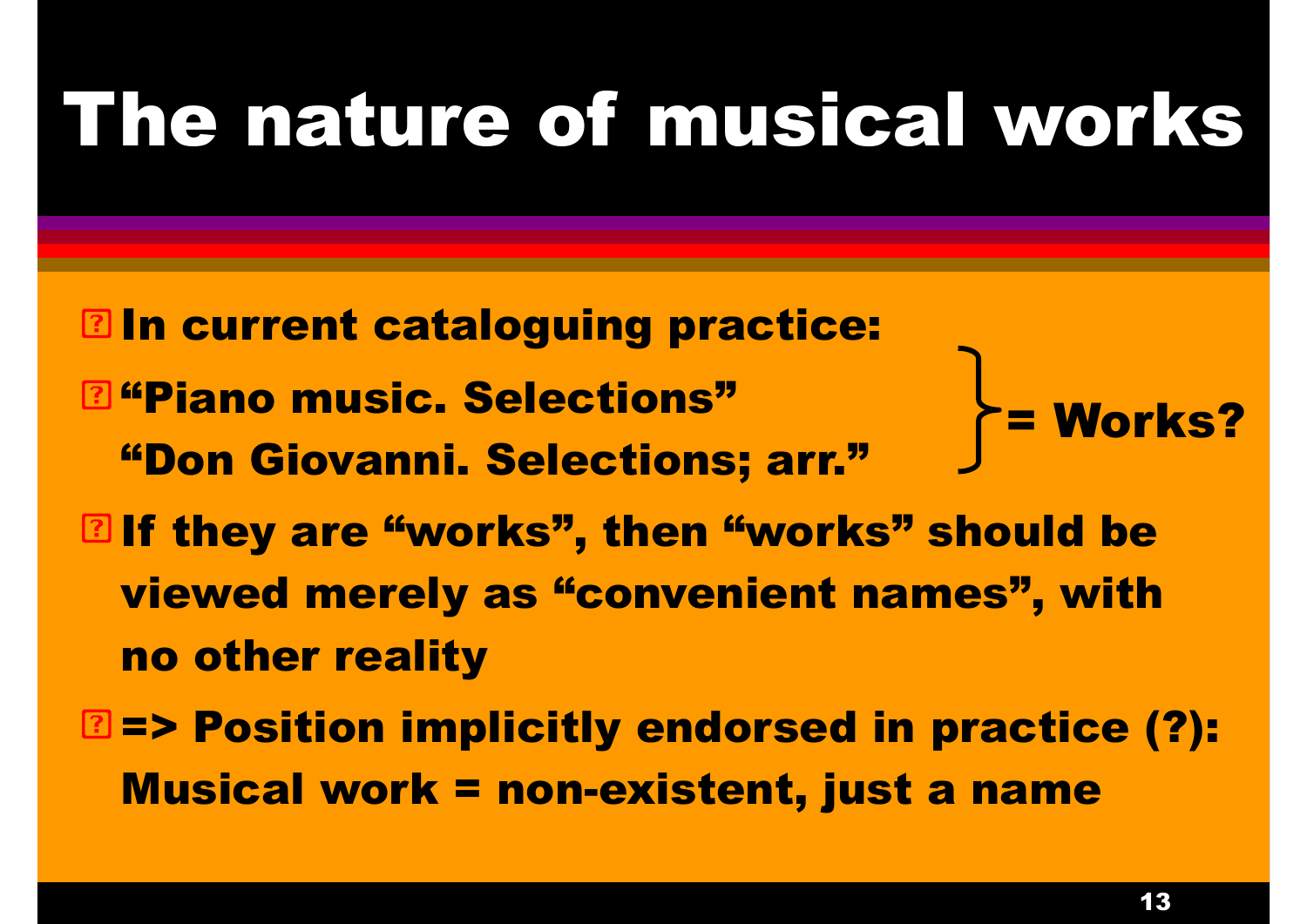#### **E Scores and performances**

- = instantiations of a work (= a class)? Yes: Stephen Davies
- = realisations of a work (= an abstract instance)?

Yes: FRBR, Richard Smiraglia

• = referents of a work (= nothing but a name)? Yes: Cataloguing practice, Patrick Wilson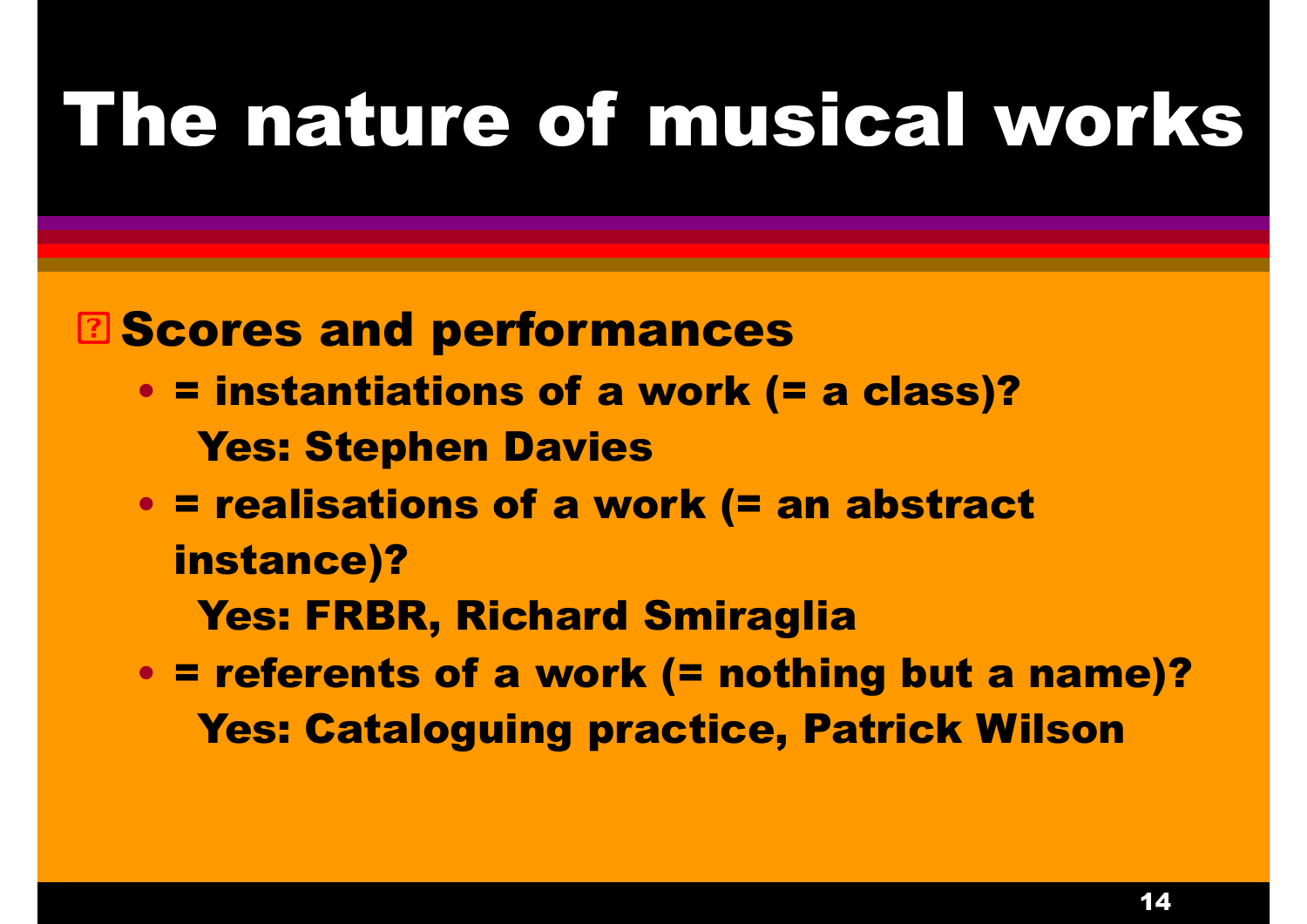**E** What constitutes the identity of a work? What are "work-constitutive" or "workidentifying" features?

**E.44 musical work is a performed sound** structure as made normative in a musico-historical setting" (Stephen Davies) **But what is a "sound structure"??**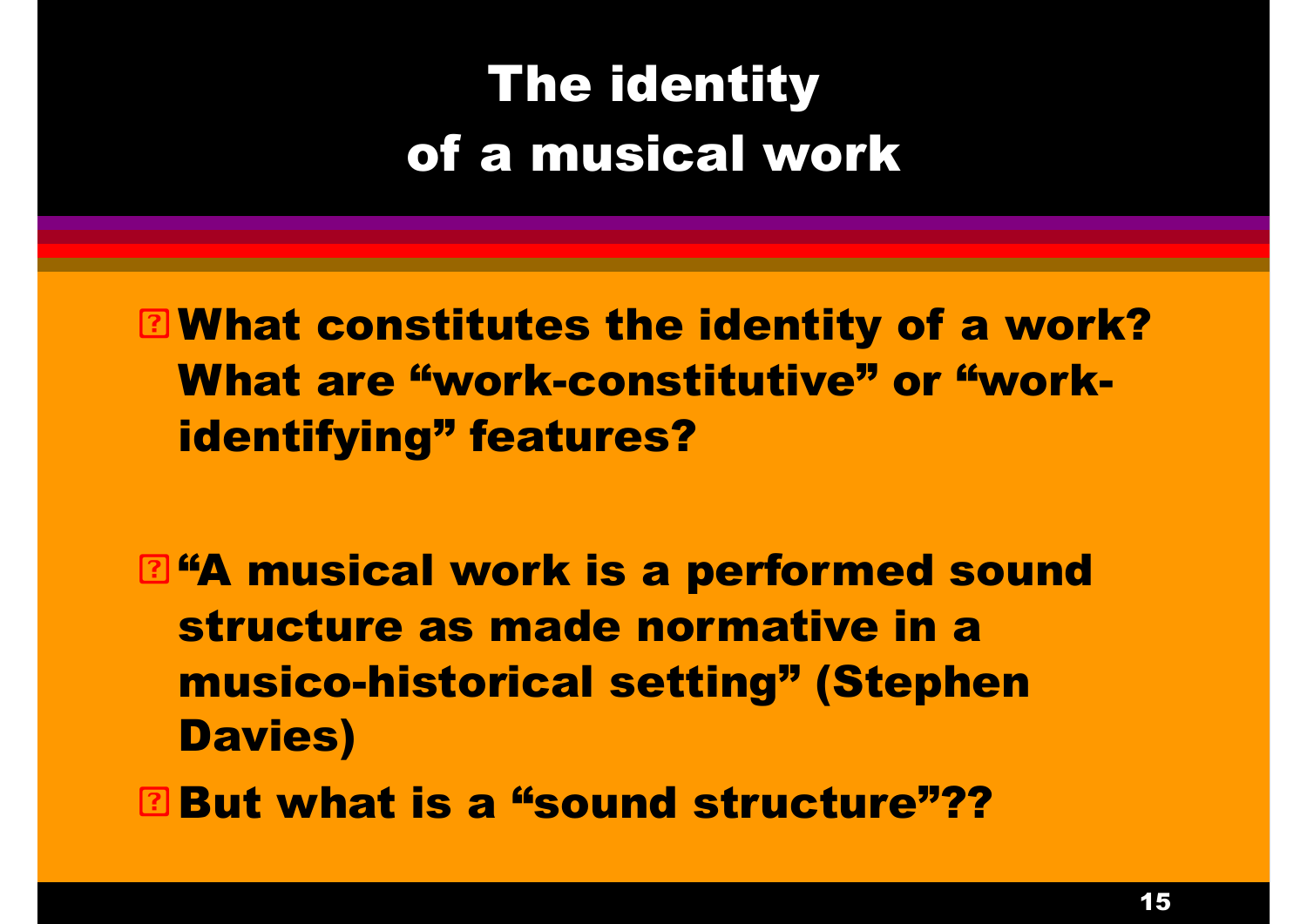**Enter instance, is instrumentation "a** crucial aspect of sound structure"?

### **24 major trends:**

- "Pure sonicism"
- "Timbral sonicism"
- "Instrumentalism"
- "Contextualism"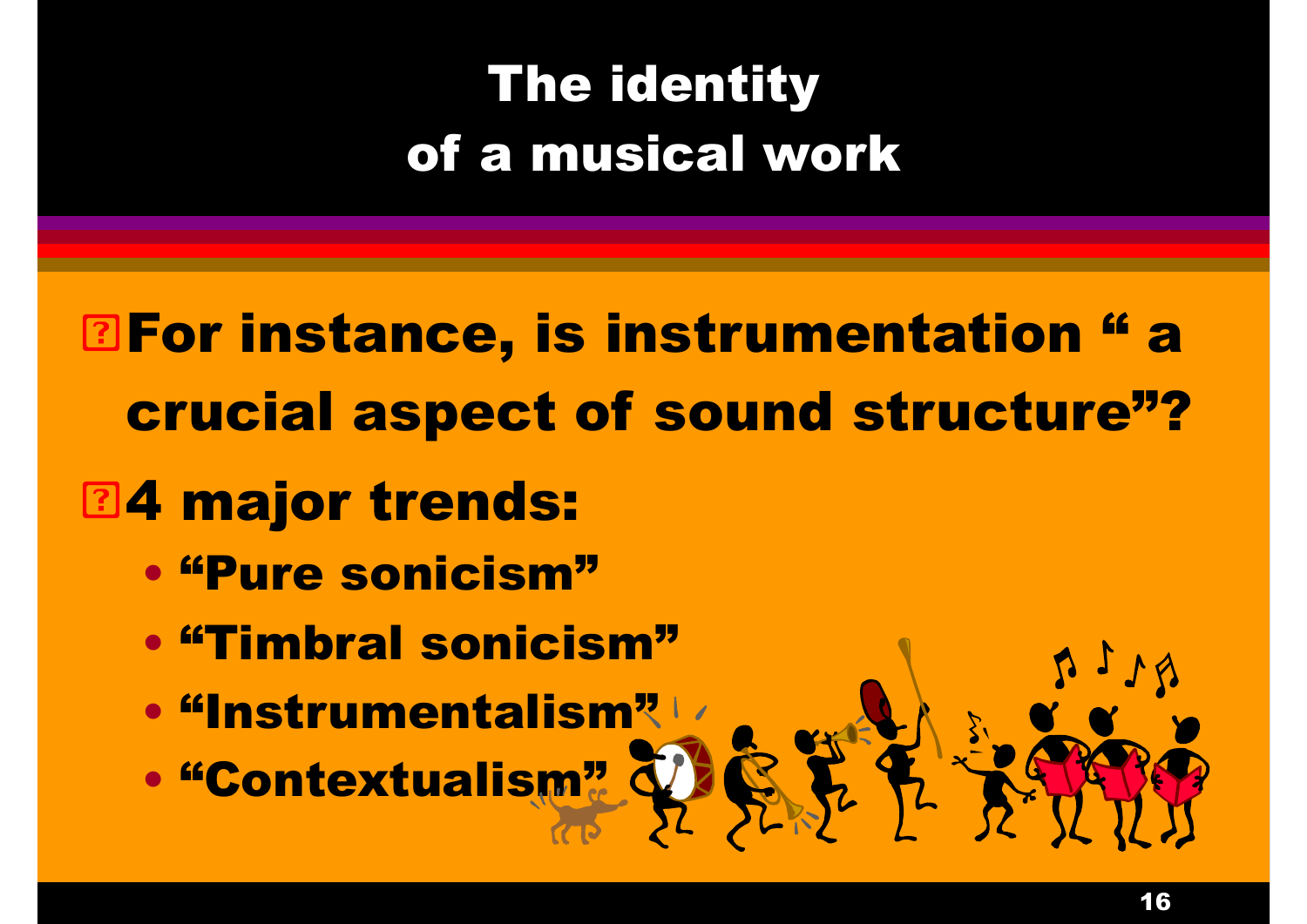#### **ØFRBR:**

- "Medium of performance" = Work attribute
- "Medium of performance" = Expression attribute
- Transcription: different values for both attributes
- Transcription = Expression of the same Work
- **EEP FRBR implicitly adheres to "Pure** sonicism"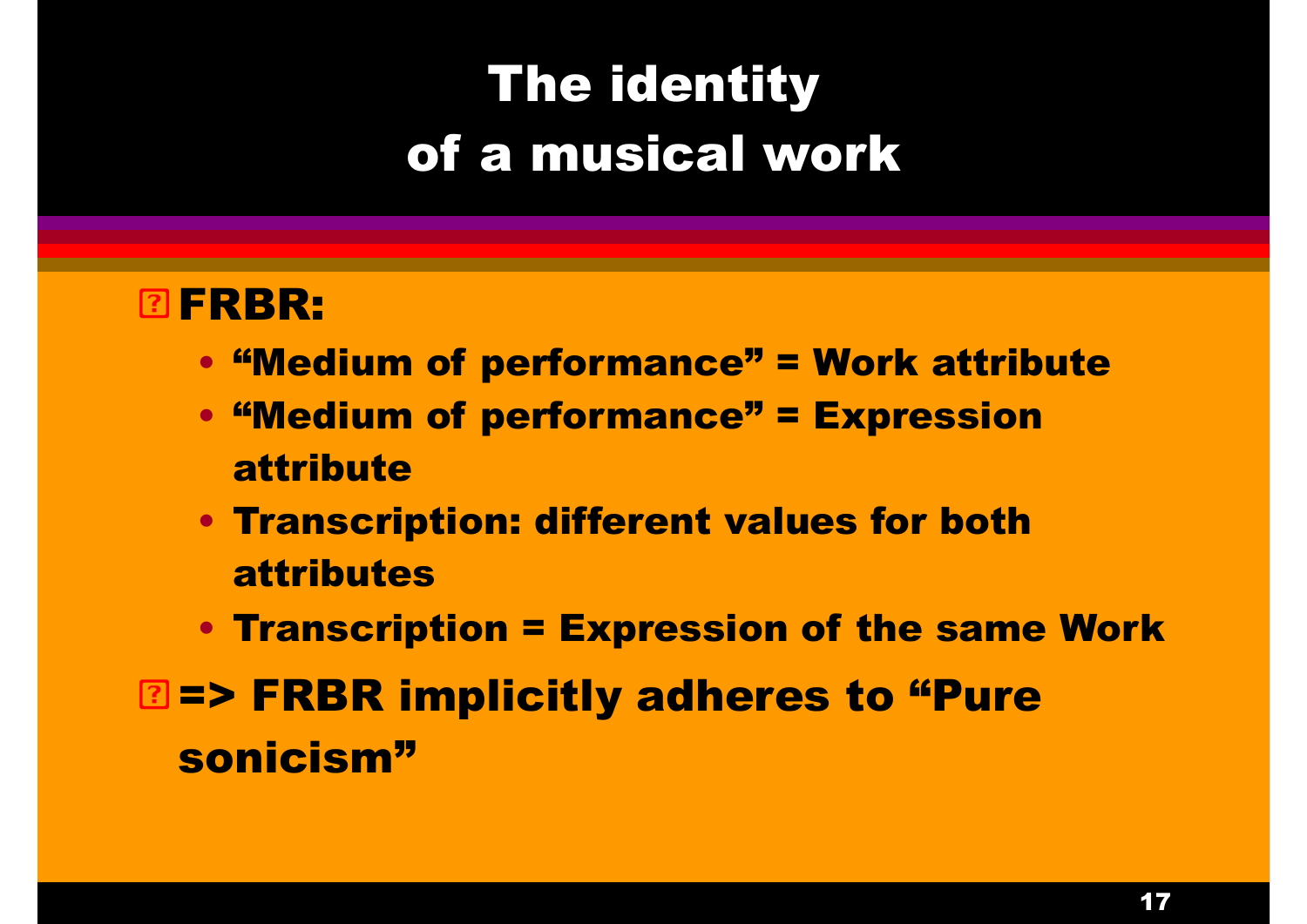#### **BCataloguing practice:**

- Depends on institution:
- Generic titles as entry element: medium of performance always required
- Other cases: some institutions record medium of performance, others do not
- => On the whole however: "Pure sonicism" as well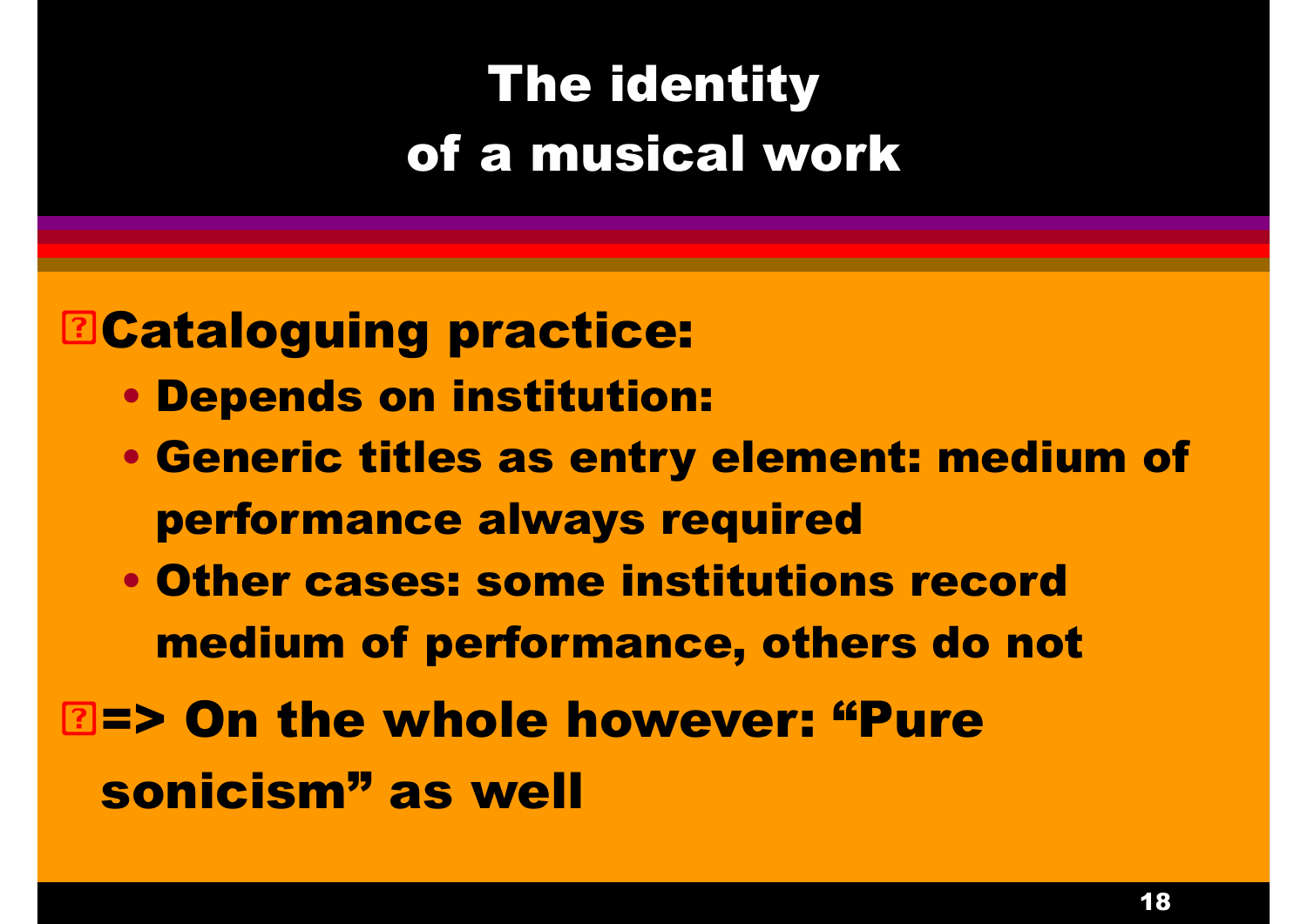**Effequal consist External Signal External External Extendion Constant Constant Constant Constant Constant Constant Constant Constant Constant Constant Constant Constant Constant Constant Constant Constant Constant Constan** dominant ideology **Elt would be possible (although neither** easy nor helpful) to shift for "Instrumentalism" **E**"Timbral sonicism" and "Contextualism" both difficult to endorse in library

catalogues and probably unhelpful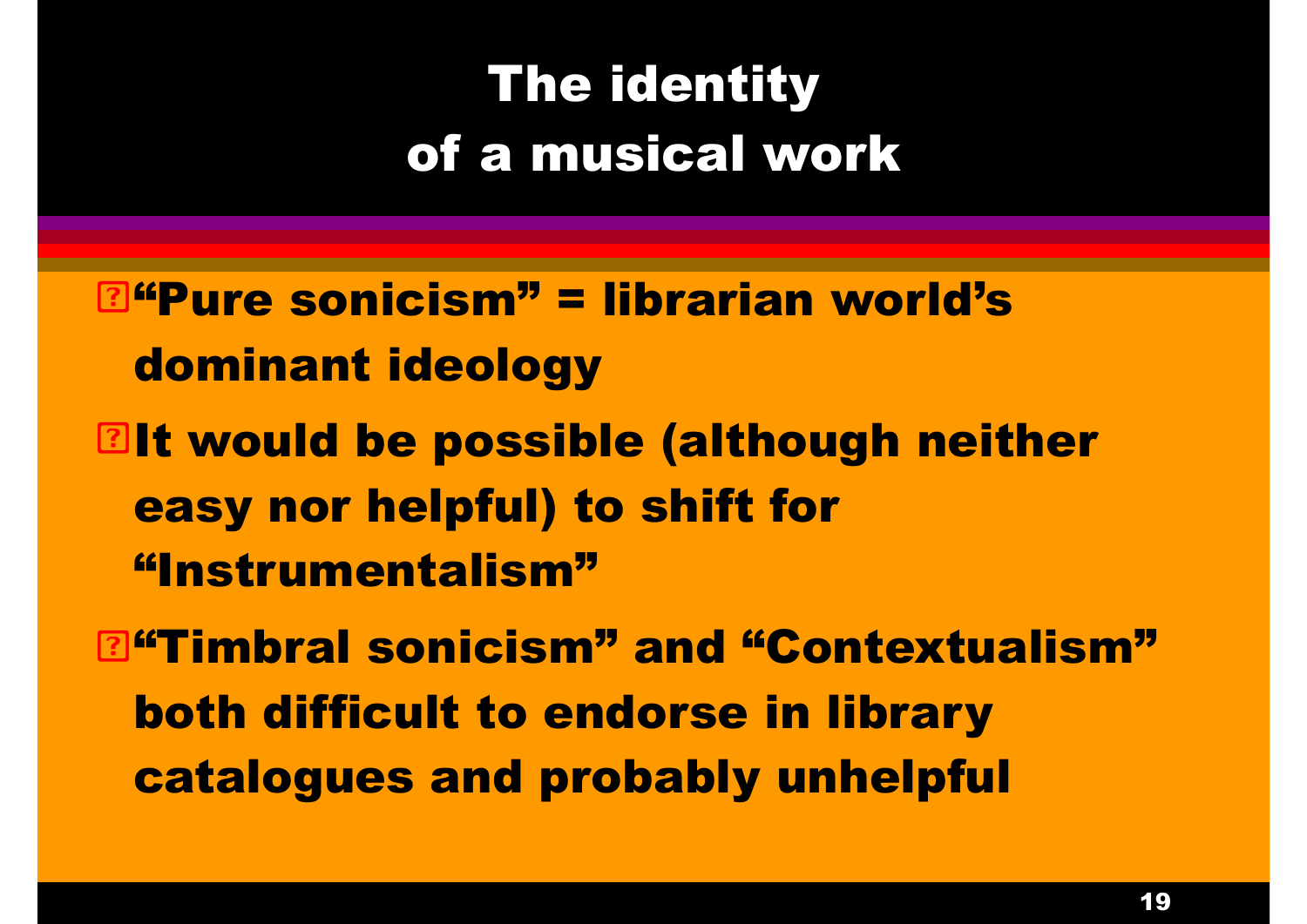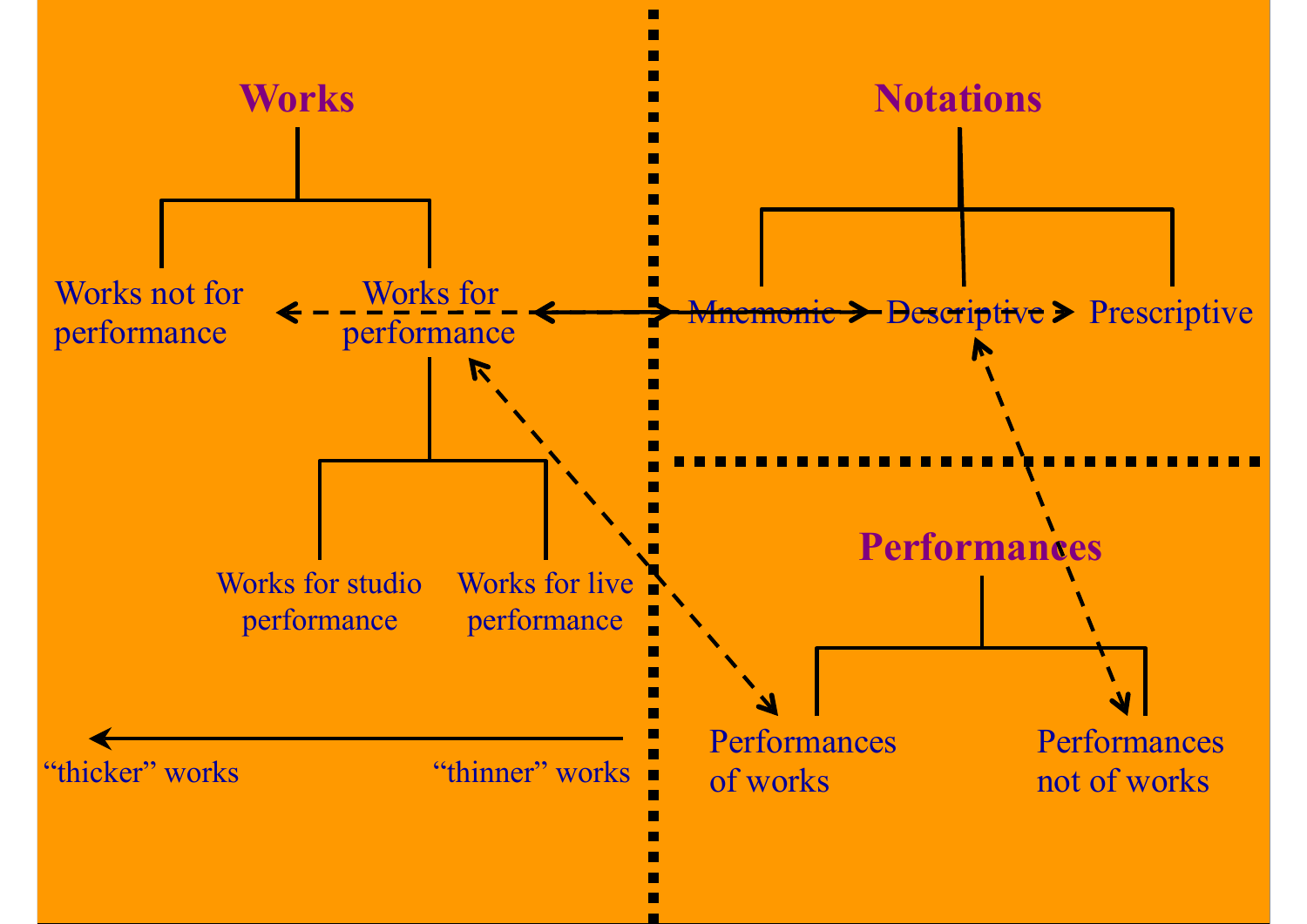

**P. For Davies,** improvisations are not "works" **EThat view would** ruin FRBR: in FRBR, there always is a Work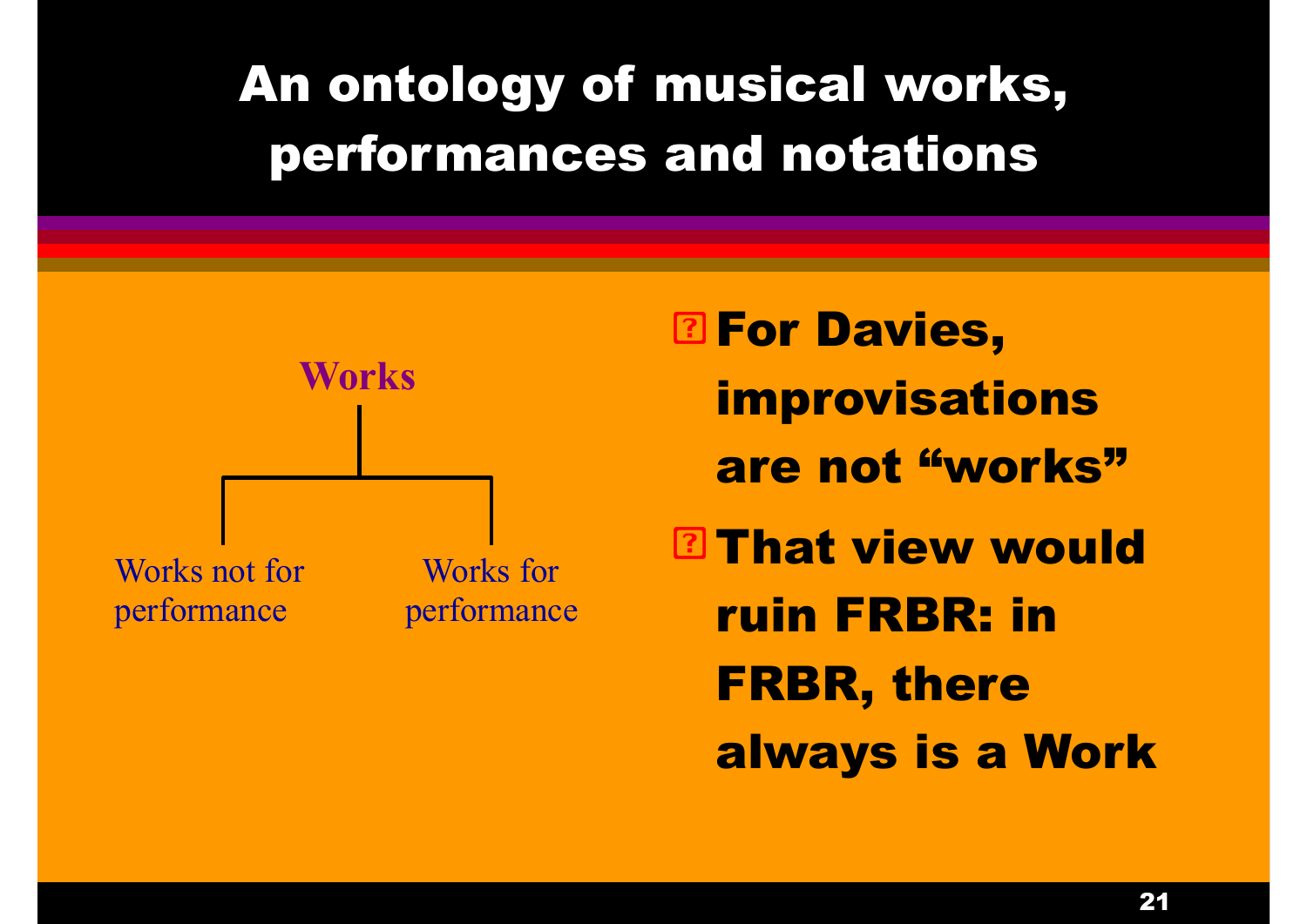

**E** "Thick" works = works for which it is difficult to **distinguish** between Work and Expression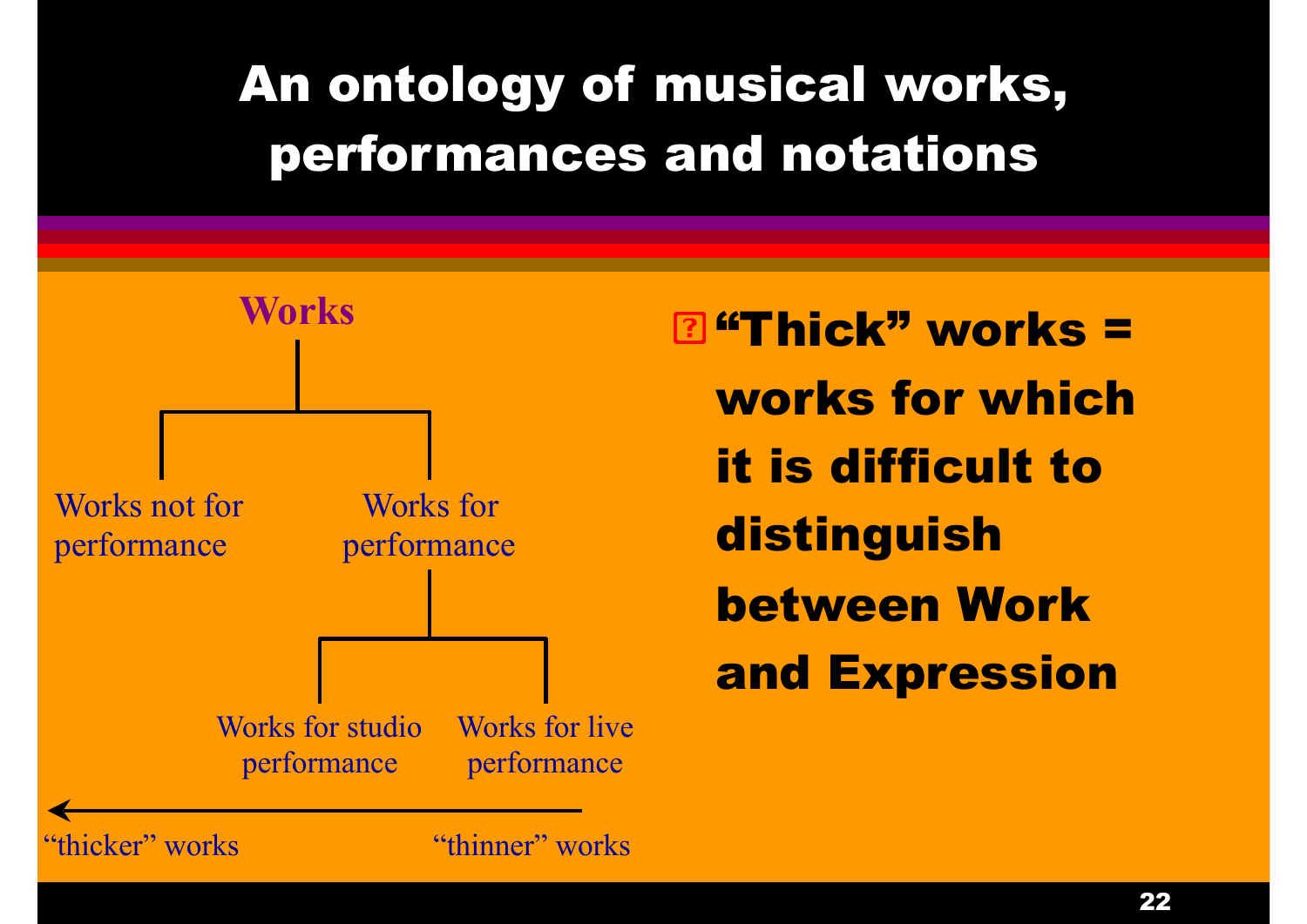For Davies, "Work" = "authoritative text"? **EE> Work = nothing more than a peculiar** Expression?

**B Cf. Patrick Wilson: uniform title = title of a** "core text singled out for use in classification" **EThat view would require a different structure** 

for FRBR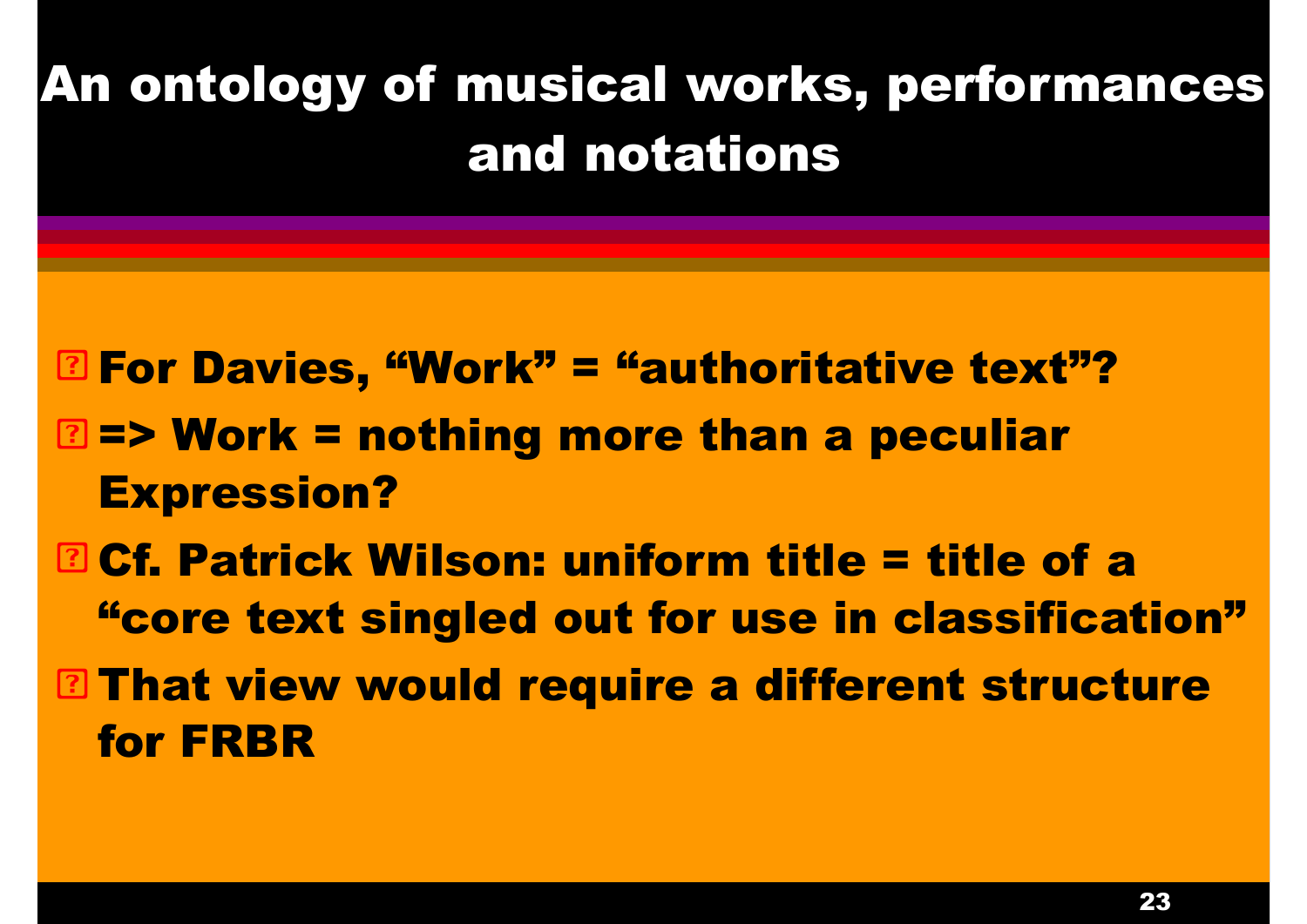Davies' distinctions between "mnemonic", "descriptive", and "prescriptive" notations are of no use for library catalogues **EDavies does not address the (tricky)** issue of vocal music: Does a change in lyrics induce a change in the work identity?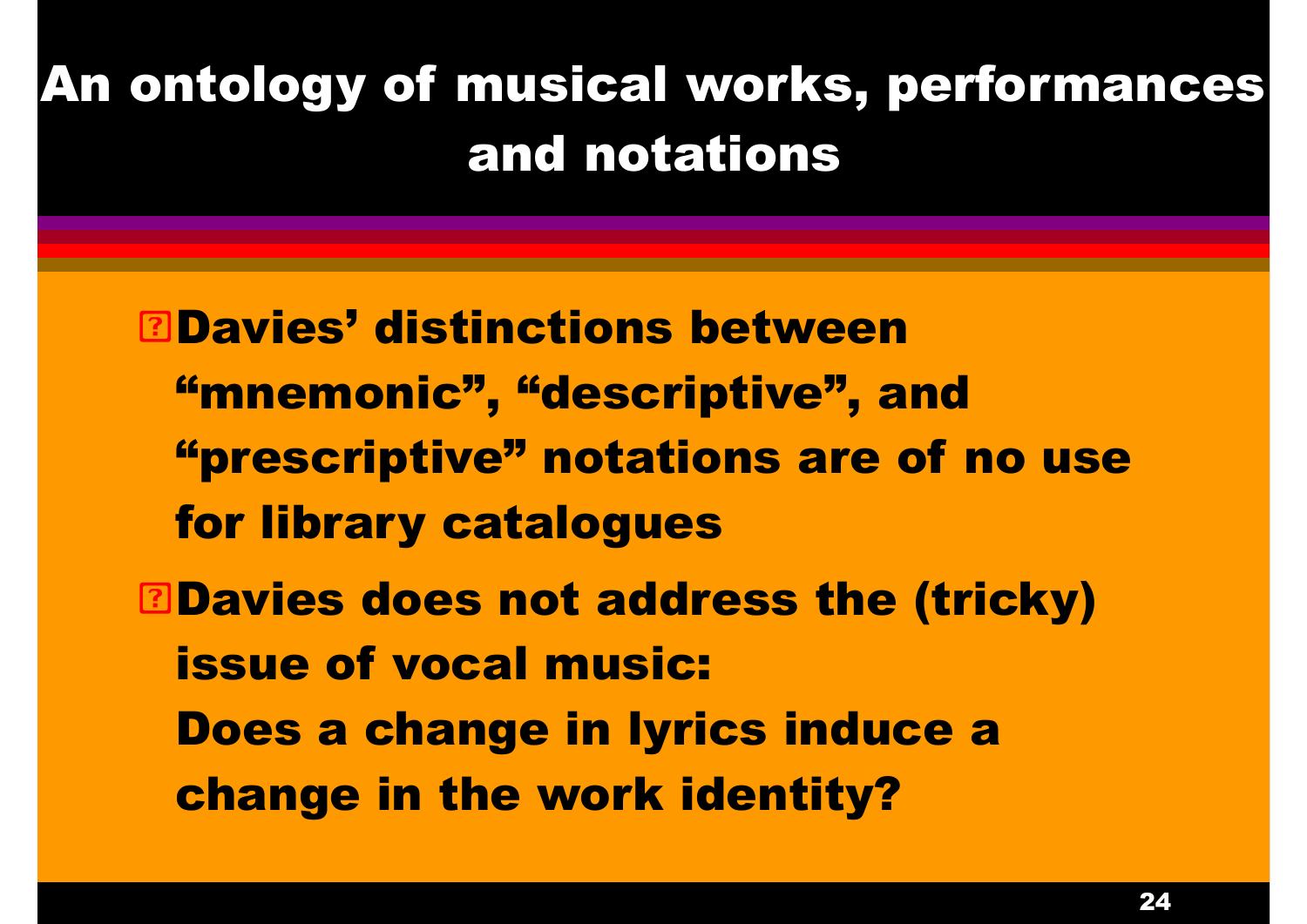**E Davies distinguishes between** "Performance" and "Recorded Performance"

- **E Distinction most relevant for library** catalogues: we deal with recorded performances, not with performances
- **E** Same concert + two recording devices = two distinct Expressions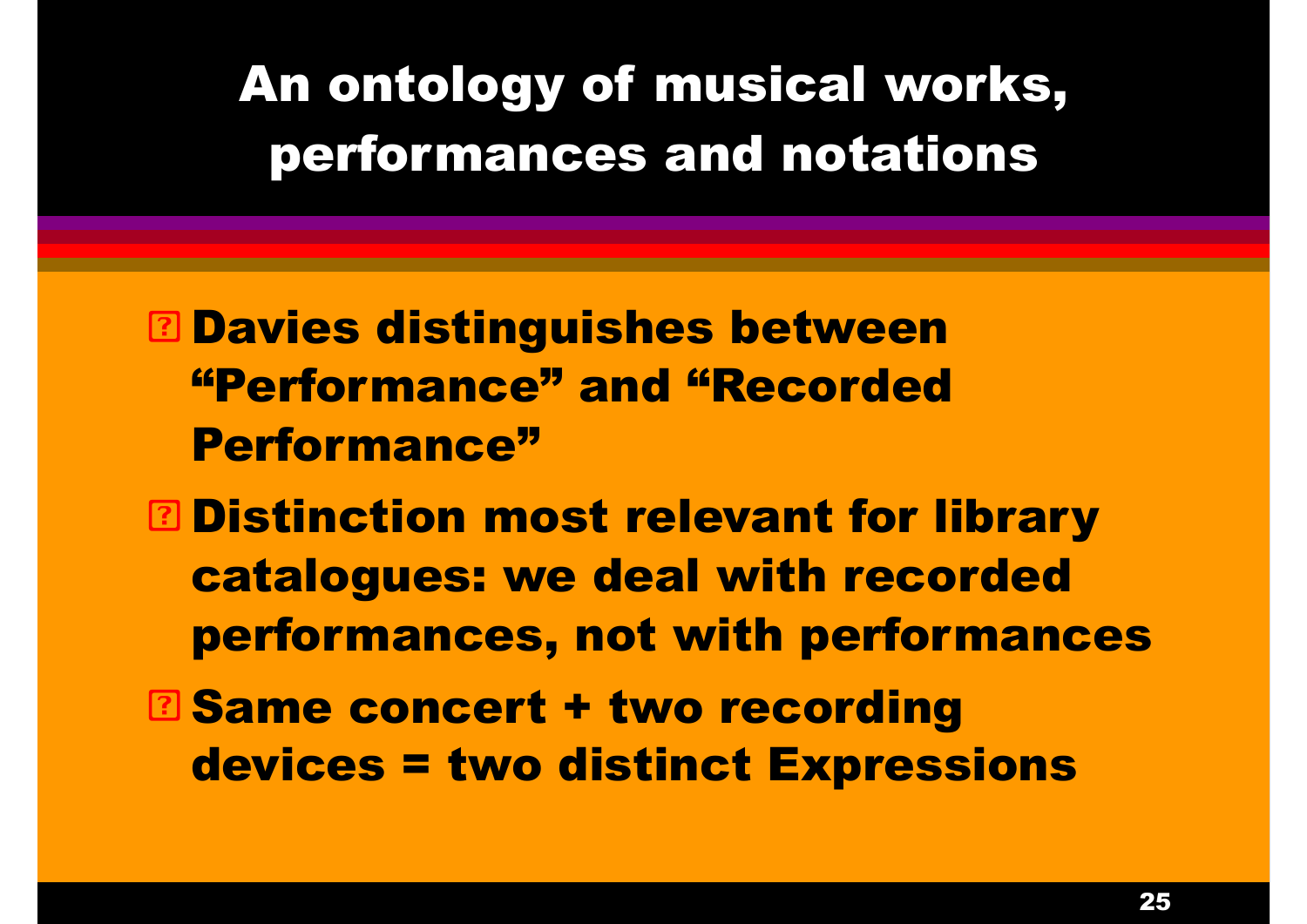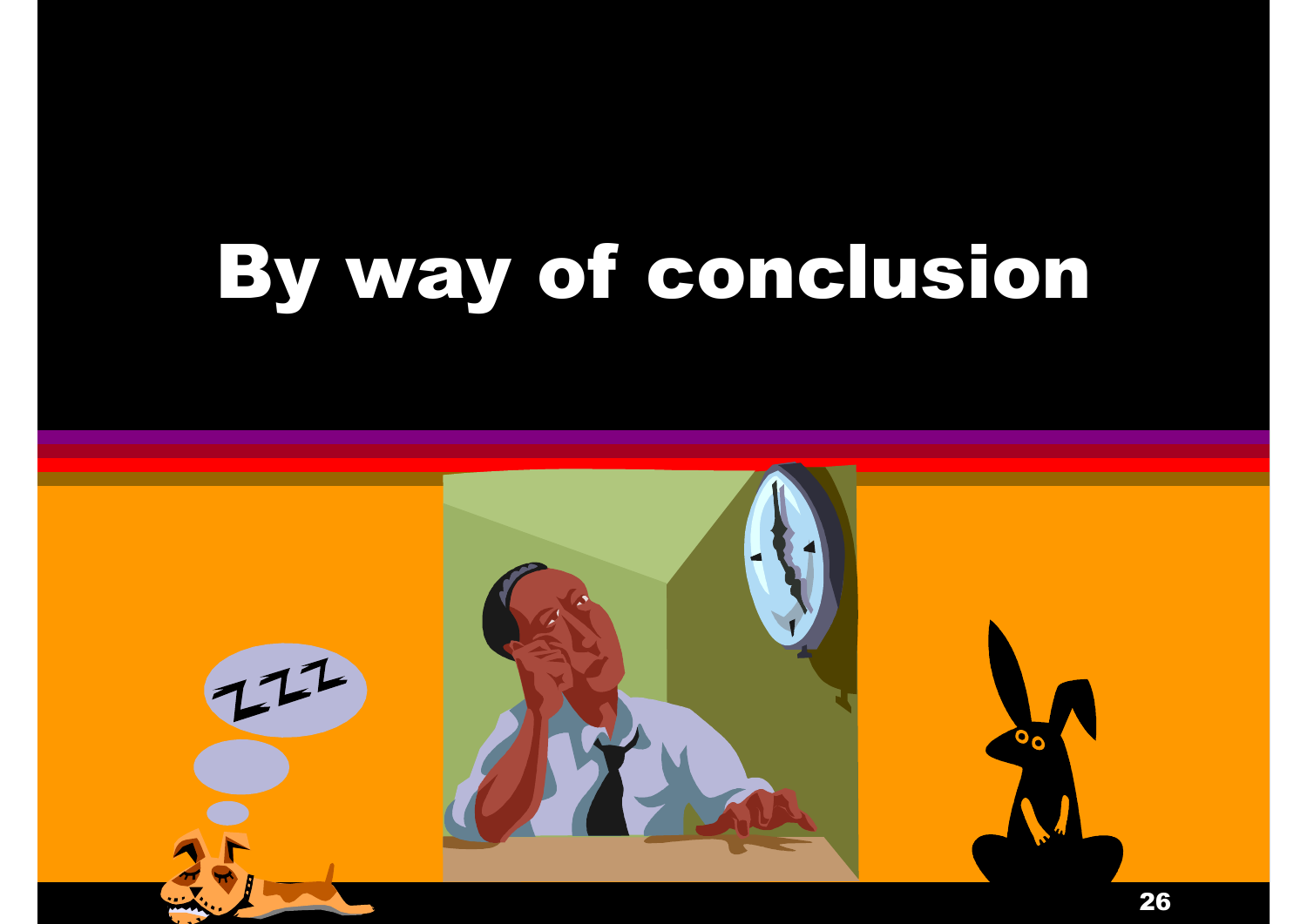### What will "ontology-based" library catalogues look like?

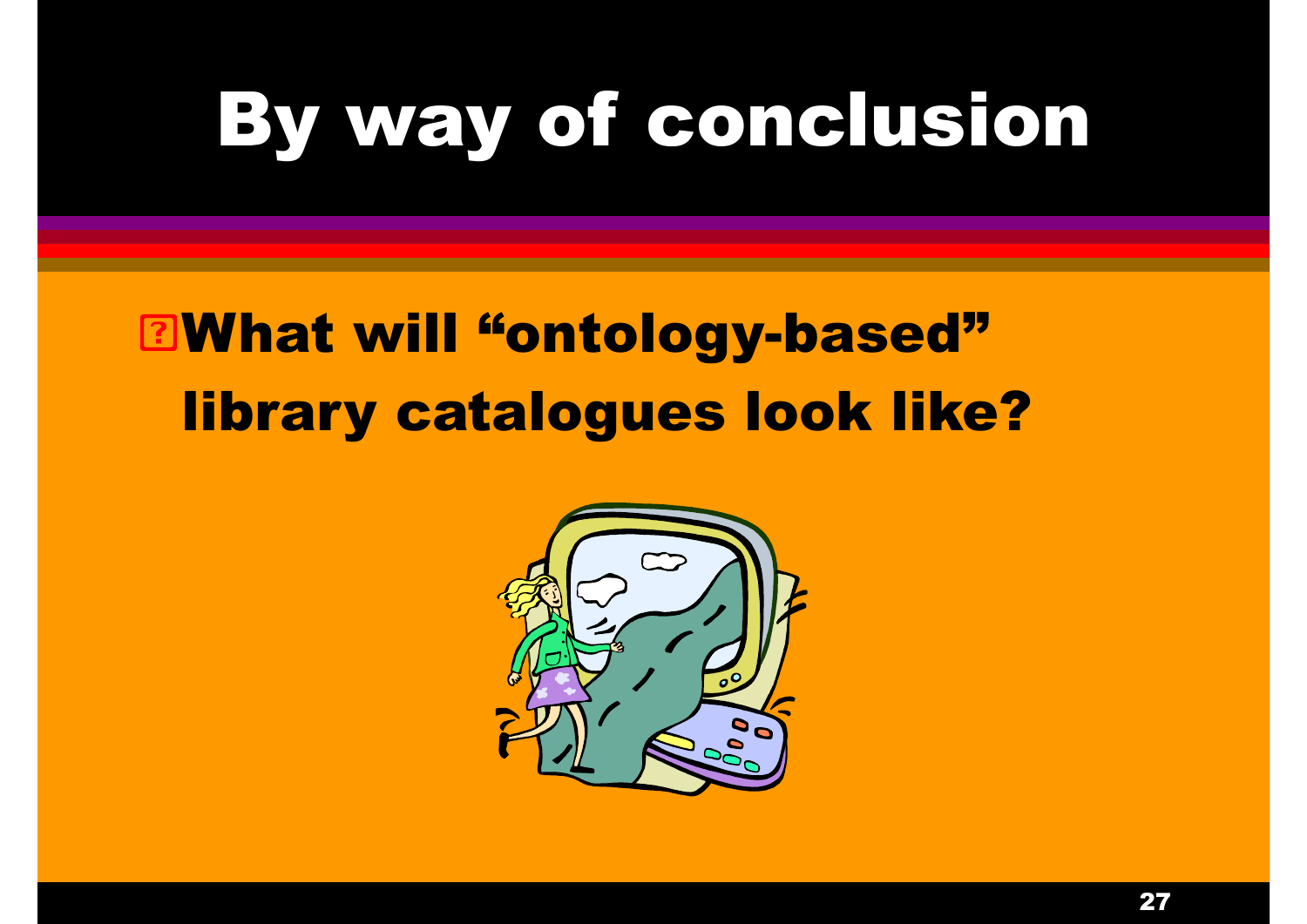**Environships are best** represented in online catalogues as hot links

**BFormats should include them!** 

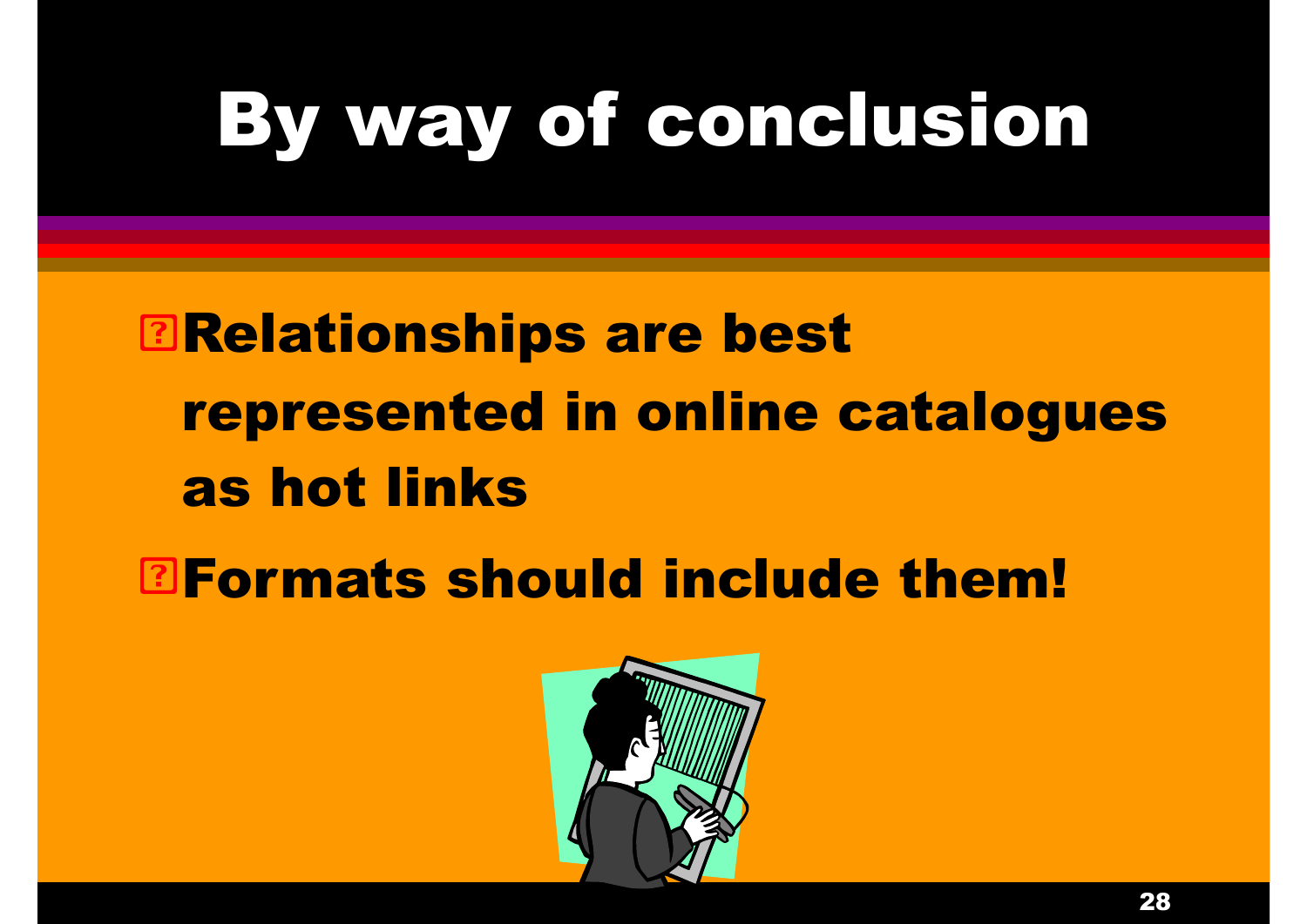**B Graphical** representations of relationships = a must for future catalogues??